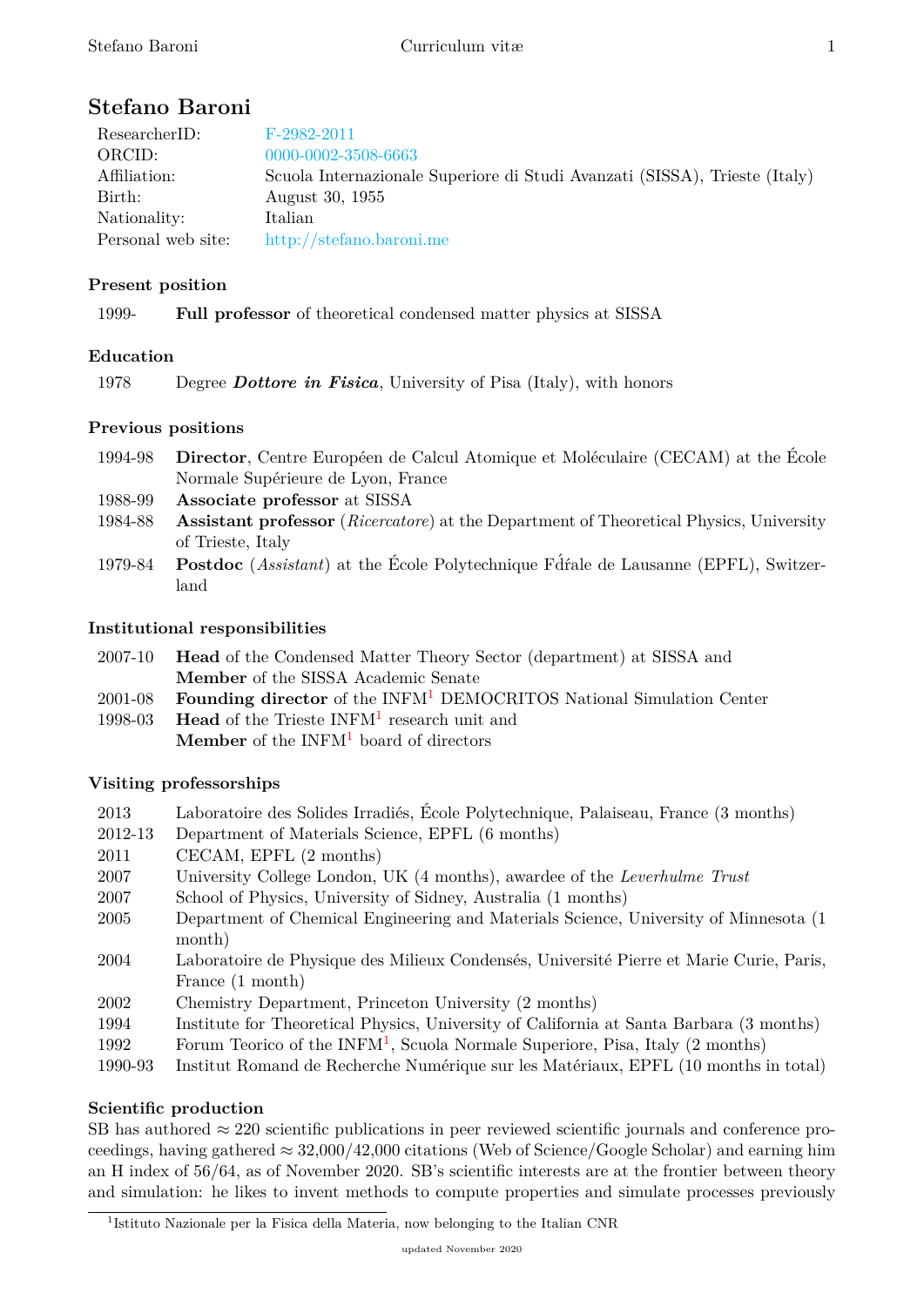deemed inaccessible to scientific computation, and to apply them to problems that are scientifically and technologically important. He is largely credited for the introduction of density-functional perturbation theory  $(DFPT)$ , <sup>1,2</sup> a methodology that is considered the state of the art for the computation of lattice dynamical properties in solids, including phonon frequencies<sup>3</sup> and lifetimes.<sup>4</sup> He has pioneered  $\mathcal{O}(N)$  methods in electronic-structure theory<sup>5</sup> and he has also introduced important innovations in quantum stochastic si[m](#page-2-0)[ul](#page-2-1)ations, including the first application of *Auxiliary-Fields Quantum Monte Carlo* to electronic-structure problems 6,7 and the introduction of *[Re](#page-2-2)ptation Quan[tu](#page-2-3)m Monte Carlo*, 8 a method that allows computing with great [p](#page-2-4)recision the low-lying spectrum of interacting bosons, with prominent applications to Helium droplets<sup>9</sup> and extensions to interacting fermions.<sup>10</sup> Recently, he has successfully extended DFPT so as [t](#page-2-5)[o](#page-2-6) encompass electronic excited states through time-depende[nt](#page-2-7) density-functional  $1^{1,12}$  and many-body perturbation theories.  $1^{3,14}$  He has thoroughly applied these methodological innovations to a number of pr[ob](#page-2-8)lems in semiconductor physics, the ch[em](#page-2-9)ical physics of metal surfaces, and, more recently, molecular and magnetic spectroscopies. Over the past 5 years SB has given imp[or](#page-2-10)[tan](#page-2-11)t contributions to the theory and num[eri](#page-2-12)[ca](#page-2-13)l simulation of adiabatic heat and charge transport in liquid and disordered systems  $15-23$ .

SB's full list of publications with some bibliometric indices is available at his Researcher ID page.

#### **Teaching activity**

Since 1988 SB is professor of Theoretical Condens[ed](#page-2-14)[-M](#page-2-15)atter Physics at SISSA, where he has regularly taught graduate courses in *Quantum Simulations*, *Electronic Structure Theory*[, and, in the past,](http://www.researcherid.com/rid/F-2982-2011) *Atomic Physics* and *Group Theory*.

#### **Invited talks and lectures**

SB has given 80+ invited talks and lectures at international scientific meetings, training courses, and scientific institutions over the past 10 years.

A complete list of SB's recent invited lectures and talks can be found at http://talks.baroni.me.

#### **Mentorship**

Stefano Baroni has supervised 36 PhD and 11 Master theses at SISSA, the École Normale Supérieure in Lyon, and the Universities of Trieste, Modena, and Cagliari, many of wh[om have become interna](http://talks.baroni.me)tionally recognized scientific leaders.

A complete list of former students with links to their theses and info on their present positions, where available, can be found at http://stefano.baroni.me/alumni.

#### **Community service**

SB is the initiator of the QUANTUM ESPRESSO project and founding director of the QUANTUM ESPRESSO Foundation. He is [also the initiator and main insp](http://stefano.baroni.me/alumni)irer of the very successful Quantum ESPRESSO series of tutorials and electronic-structure schools, attended by more that 1,200 participants worldwide, in [many of which he has acted as on](http://www.quantum-espresso.org)e of the organizers and/or lec[turers.](http://foundation.quantum-espresso.org)

#### **[Honors](http://foundation.quantum-espresso.org)**

[SB is a fellow of the American Physical Society \(since 2007\) and a memb](http://www.quantum-espresso.org/complete-qe-schools-workshops-and-tutorials/)er of the *Accademia Pel[oritana](http://www.quantum-espresso.org/complete-qe-schools-workshops-and-tutorials/) dei Pericolanti* in Messina (Italy, since 2005).